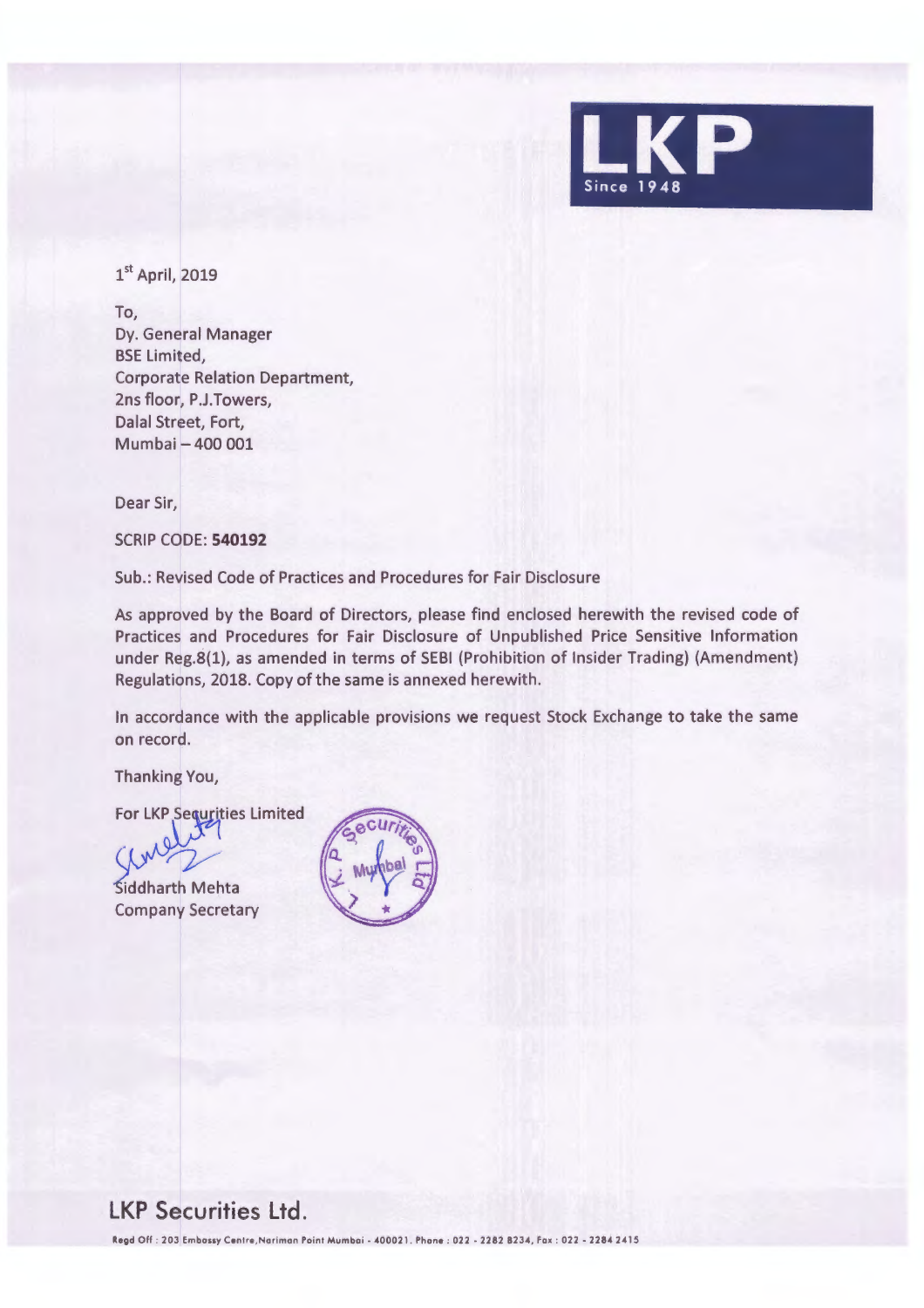

## **LKP Securities Limited**

**Code of Practices and Procedures for** 

## **Fair Disclosure of Unpublished Price Sensitive Information**

(Pursuant to Reg. 8(1), Chapter - IV of the SEBI (Prohibition of Insider trading) Regulations, 2015)

In adherence of the principles of fair disclosure enumerated under' Schedule A to the SEBI (Prohibition of Insider trading) Regulations, 2015, which stand further amended by the SEBI (Prohibition of Insider Trading) (Amendment) Regulations, 2018 (hereinafter referred to as "SEBI PIT Regulations"), the Board of Directors of the Company viz. LKP Securities Limited, would follow the following practice and procedure for fair disclosure of unpublished price sensitive information:

- 1. Any material event/ information that could have a bearing on the price discovery of the shares/ securities of the Company shall be promptly disclosed.
- 2. The Company shall always endeavor to follow utmost standards of disclosures ensuring uniform and universal dissemination of unpublished price sensitive information to avoid selective disclosure.
- 3. The Head of Investors Relations Department shall act as the as a chief investor relations officer to deal with dissemination of information and disclosure of unpublished price sensitive information.
- 4. In the unlikely event of any unpublished price sensitive information getting disclosed selectively, inadvertently or otherwise, the same shall be made generally available.
- 5. The Company shall always endeavor to provide appropriate and fair response to queries on news reports and requests for verification of market rumors by regulatory authorities.
- 6. The Company shall ensure that information shared with analysts and research personnel is not unpublished price sensitive information.
- 7. Best practices shall be followed to make transcripts or records of proceedings of meetings with analysts and other investor relations conferences on the official website to ensure official<br>LKP Securities Ltd.

 $~\blacksquare$   $~\blacksquare$   $~\blacksquare$   $~\blacksquare$   $~\blacksquare$   $~\blacksquare$   $~\blacksquare$   $~\blacksquare$   $~\blacksquare$   $~\blacksquare$   $~\blacksquare$   $~\blacksquare$   $~\blacksquare$   $~\blacksquare$   $~\blacksquare$   $~\blacksquare$   $~\blacksquare$   $~\blacksquare$   $~\blacksquare$   $~\blacksquare$   $~\blacksquare$   $~\blacksquare$   $~\blacksquare$   $~\blacksquare$   $~\blacksquare$   $~\blacksquare$   $~\blacksquare$   $~\blacksquare$